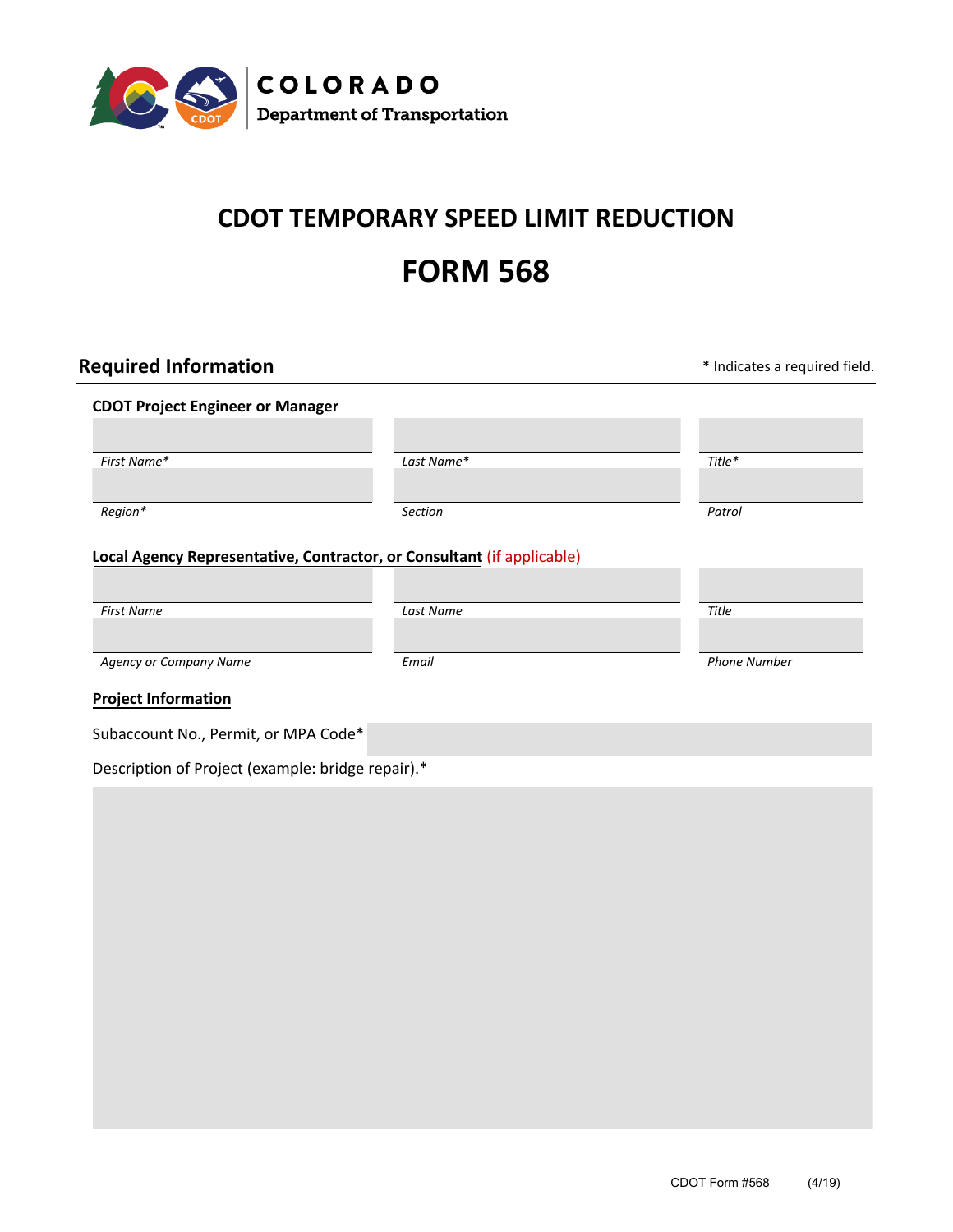#### **Authority**

The Department is legally authorized to temporarily reduce speed limits based on Colorado Revised Statute § 42-4-1102(1). The reduction must be based on an assessment of how the construction or maintenance work activity will impact traffic flow through the work zone. The traffic assessment, traffic investigation, or maintenance work order must be documented in this form. Additionally, CDOT projects which include recommendations for reduced speeds as part of the TSM&O evaluation shall include a copy of the evaluation report with this form. Procedural Directive 1502.2 "Temporary Reduction in Speed Limits" must be reviewed prior to execution.

Speed reductions shall only apply while the conditions exist that warrant the reduction. This is not always for the entire length and duration of the project. The permanently posted speed limits shall be effective upon completion of the speed reduction and signs shall be either unmasked or re-installed.

Note: If no work is occurring, temporary traffic control speed limit signs must be removed or masked within one hour of the completion of work.

The Chief Engineer shall delegate signature authority to the Region Traffic Engineers or designee, the LTC Ops I or higher (Maintenance Superintendents, Deputy Superintendents) to determine appropriate temporary speed limits. This Form 568 shall be routed to the Region Traffic Engineer for speed limit reductions associated with the issuance of a permit, an engineering project or a local agency project on a state highway, or a reduction of speed limit outside of Table I.

#### **TABLE I**

| <b>Existing Posted</b><br><b>Speed Limit</b> | Minimum width<br>Available to Traffic <sup>1</sup> | <b>Non-active Work</b><br>Zone Speed Limit <sup>2</sup> | <b>Active Work Zone</b><br>Speed Limit <sup>3</sup> | Approaching a<br><b>Potential Full Stop</b><br><b>Condition</b> |
|----------------------------------------------|----------------------------------------------------|---------------------------------------------------------|-----------------------------------------------------|-----------------------------------------------------------------|
| <b>75 MPH</b>                                | 14 FT                                              | 65 MPH                                                  | 65-40 MPH                                           | 40 MPH                                                          |
| 70 MPH                                       | 14 FT                                              | 60 MPH                                                  | 60-40 MPH                                           | 40 MPH                                                          |
| 65 MPH                                       | 14 FT                                              | <b>55 MPH</b>                                           | 55-40 MPH                                           | 40 MPH                                                          |
| 60 MPH                                       | 14 FT                                              | 50 MPH                                                  | 50-40 MPH                                           | 40 MPH                                                          |
| <b>55 MPH</b>                                | 14 FT                                              | 45 MPH                                                  | 45-40 MPH                                           | 40 MPH                                                          |
| 50 MPH                                       | 12 FT                                              | 40 MPH                                                  | 40 MPH                                              | 40 MPH                                                          |
| 45 MPH                                       | 12 FT                                              | 40 MPH                                                  | 40 MPH                                              | <b>40 MPH</b>                                                   |

#### RECOMMENDED **MINIMUM** WORK ZONE SPEED LIMITS

<sup>1</sup> Travel lane width adjacent to the shoulder plus the shoulder width. Reduced speeds are not recommended where width available to traffic exceeds these measurements.

<sup>2</sup> See notes 1 and 7 in Section (IV)(B) in PD 1502.2. Must include additional rationale for speed limit reduction for a nonactive work zone.

<span id="page-1-0"></span> $3$  See notes 1 and 7 in Section (IV)(B) in PD 1502.2. Speed limit should be set at the maximum value practical within this range and must be justified by the extent of exposure/risk.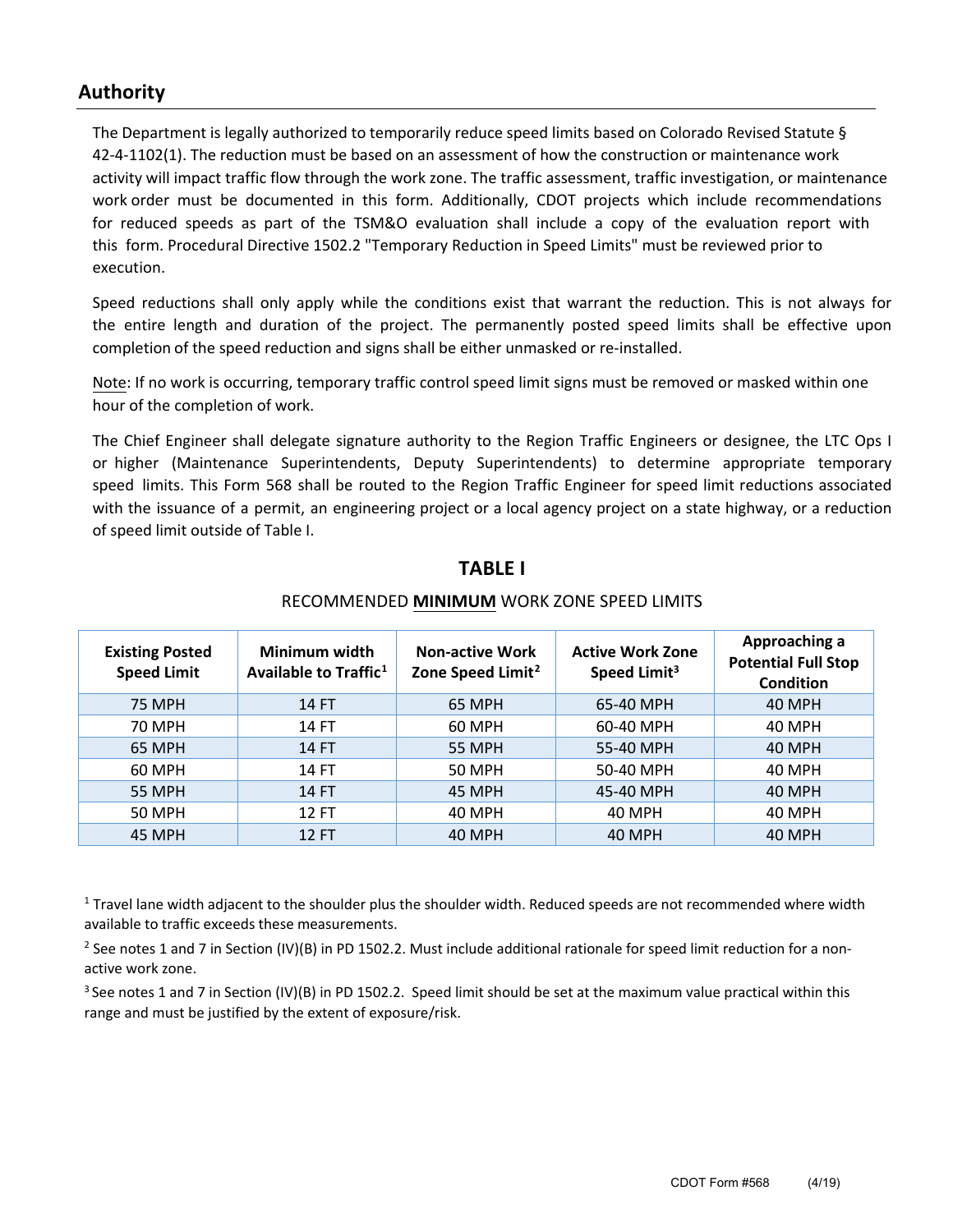## **Reduced Speed Limits Per Date/Time (This form is to be used per project.)**

| State Highway*                                   | From Mile Point*                                                                                                                                                                                                                                                                                                        | To Mile Point*    | Direction of Traffic* |
|--------------------------------------------------|-------------------------------------------------------------------------------------------------------------------------------------------------------------------------------------------------------------------------------------------------------------------------------------------------------------------------|-------------------|-----------------------|
|                                                  |                                                                                                                                                                                                                                                                                                                         |                   |                       |
| Posted Speed Limit*                              | Temporary Reduced Speed<br>Limit*                                                                                                                                                                                                                                                                                       | From Date & Time* | To Date & Time*       |
|                                                  | Please provide justification for speed reduction (You must include a reason for reducing the speed limit any time a speed<br>reduction is requested. Examples include: reduced clear zones, temporary alignment or geometric changes, exposure to<br>workers, reduced sight distances, physical hazards, etc.)*         |                   |                       |
|                                                  |                                                                                                                                                                                                                                                                                                                         |                   |                       |
| <b>Reduction Request 2</b>                       |                                                                                                                                                                                                                                                                                                                         |                   |                       |
|                                                  |                                                                                                                                                                                                                                                                                                                         |                   |                       |
| State Highway                                    | From Mile Point                                                                                                                                                                                                                                                                                                         | To Mile Point     | Direction of Traffic  |
|                                                  | Temporary Reduced Speed                                                                                                                                                                                                                                                                                                 | From Date & Time  | To Date & Time        |
|                                                  | Limit<br>Please provide justification for speed reduction (You must include a reason for reducing the speed limit any time a speed<br>reduction is requested. Examples include: reduced clear zones, temporary alignment or geometric changes, exposure to<br>workers, reduced sight distances, physical hazards, etc.) |                   |                       |
| Posted Speed Limit                               |                                                                                                                                                                                                                                                                                                                         |                   |                       |
| State Highway                                    | From Mile Point                                                                                                                                                                                                                                                                                                         | To Mile Point     | Direction of Traffic  |
| <b>Reduction Request 3</b><br>Posted Speed Limit | Temporary Reduced Speed                                                                                                                                                                                                                                                                                                 | From Date & Time  | To Date & Time        |
|                                                  | Limit<br>Please provide justification for speed reduction (You must include a reason for reducing the speed limit any time a speed<br>reduction is requested. Examples include: reduced clear zones, temporary alignment or geometric changes, exposure to<br>workers, reduced sight distances, physical hazards, etc.) |                   |                       |
|                                                  |                                                                                                                                                                                                                                                                                                                         |                   |                       |
| <b>Reduction Request 4</b><br>State Highway      | From Mile Point                                                                                                                                                                                                                                                                                                         | To Mile Point     | Direction of Traffic  |